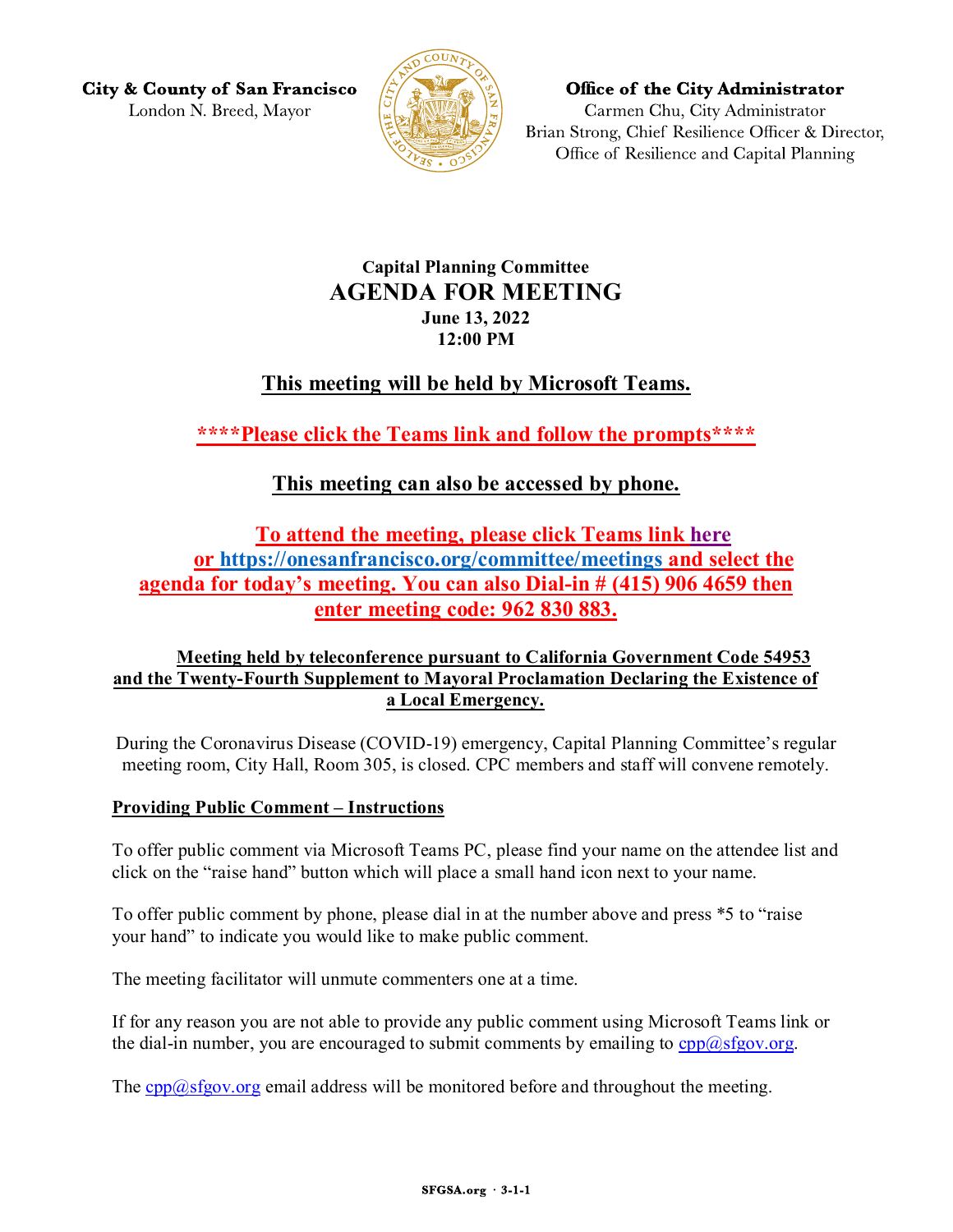All comments received by the time public comment is called for each item will be read aloud by Capital Planning staff up to the two minutes maximum allotted to each commenter.

### **Agenda Items**

### 1) CALL TO ORDER

### 2) INTRODUCTIONS AND AGENDA REVIEW

#### 3) GENERAL PUBLIC COMMENT

Public comment on matters within the Committee's jurisdiction that are not on the current agenda.

### 4) SAN FRANCISCO GENERAL PLAN AMENDMENT: SAFETY AND RESILIENCE ELEMENT *(Discussion Item)*

Planning Department staff will present an overview of the Safety and Resilience Element update to the General Plan, including highlights from the current draft and the upcoming milestones to final adoption.

5) ANNUAL GENERAL OBLIGATION (GO) BOND PROGRAM REPORT JULY 2019 – JUNE 2021 *(Discussion Item)*

The Office of the Controller's City Performance Unit will present an overview of the Annual GO Bond Program Report for the two-year reporting period between July 2019 – June 2021, including key issues and opportunities for improvement at various phases of GO Bond administration including updates to regulations and permitting, funding for bond planning and deferred maintenance, and capital administration.

## 6) EMERGENCY FIREFIGHTING WATER SYSTEM (EFWS) PLANNING STUDY FOR 2050 CONDITIONS *(Discussion Item)*

The Public Utilities Commission will present key findings from the EFWS Planning Study for 2050 which outlines an emergency firefighting water system plan to provide postearthquake firefighting water supply to all parts of San Francisco through 2050.

7) NEXT MEETING SCHEDULE AND POTENTIAL AGENDA ITEMS *(Discussion Item) Proposed date, location & time*: June 27, 2022, 12-2pm, Teams meeting *Proposed agenda items*: TBD

*If any materials related to an item on this agenda have been distributed to the Capital Planning Committee after distribution of the agenda packet, those materials are available for public inspection at City Hall Room 347 during normal office hours. Materials can also be found online at[: http://onesanfrancisco.org/committee/meetings.](http://onesanfrancisco.org/committee/meetings)* 

#### *Disability Access*

*Rooms 201 and 305 in City Hall are accessible to persons using wheelchairs and other assistive mobility devices. Wheelchair entry to City Hall is provided at the Grove, Van Ness and McAllister street entrances via ramps. Wheelchair access at the Polk Street/ Carlton B. Goodlett entrance is provided through a wheelchair lift. Agendas are available in large print and Braille or alternative formats upon request.*